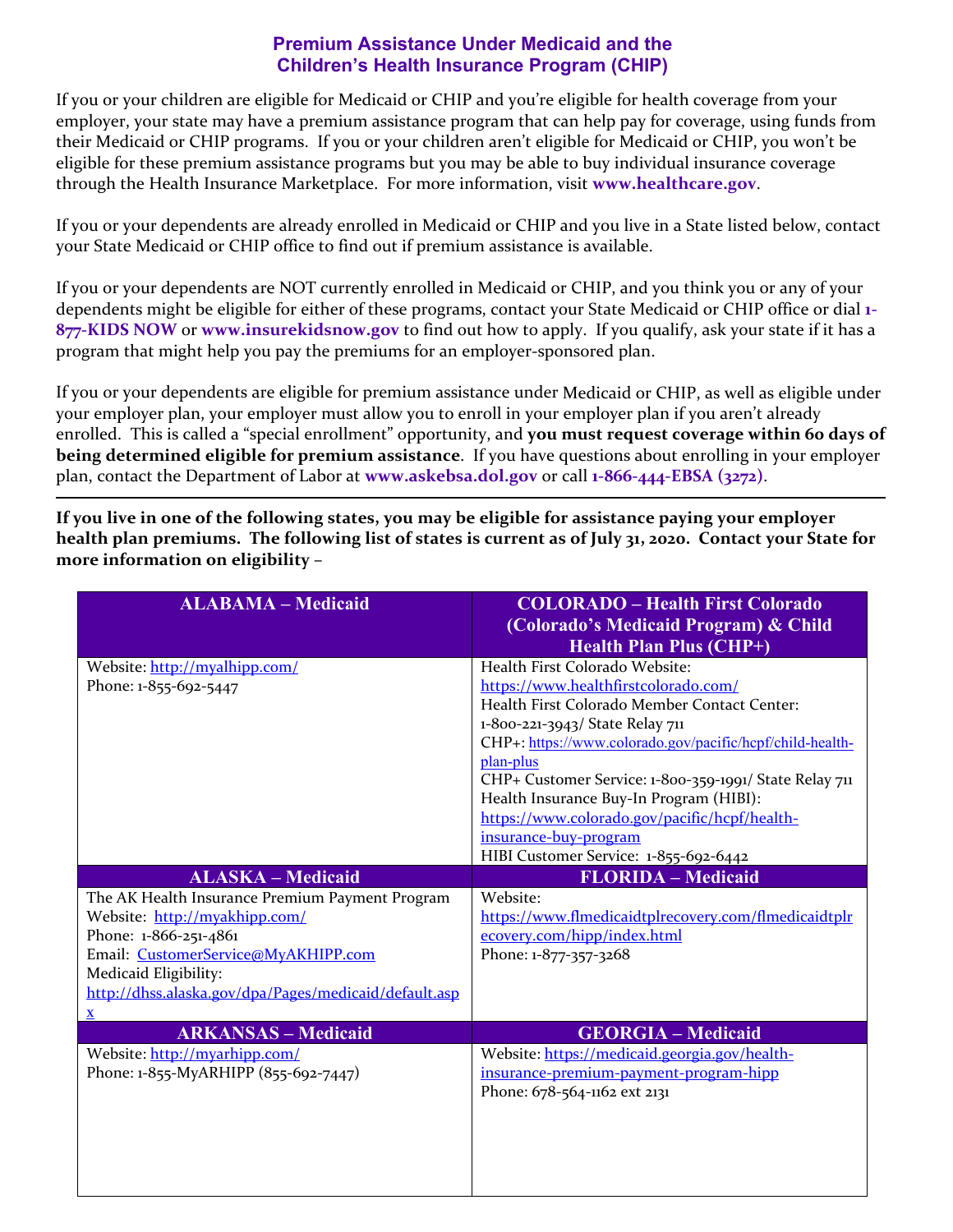| <b>CALIFORNIA – Medicaid</b>                     | <b>INDIANA</b> – Medicaid                        |
|--------------------------------------------------|--------------------------------------------------|
| Website:                                         | Healthy Indiana Plan for low-income adults 19-64 |
| https://www.dhcs.ca.gov/services/Pages/TPLRD CAU | Website: http://www.in.gov/fssa/hip/             |
| cont.aspx                                        | Phone: 1-877-438-4479                            |
| Phone: 916-440-5676                              | All other Medicaid                               |
|                                                  | Website: https://www.in.gov/medicaid/            |
|                                                  | Phone 1-800-457-4584                             |

| <b>IOWA</b> – Medicaid and CHIP (Hawki)                                                        | <b>MONTANA - Medicaid</b>                                                 |
|------------------------------------------------------------------------------------------------|---------------------------------------------------------------------------|
| Medicaid Website:                                                                              | Website:                                                                  |
| https://dhs.iowa.gov/ime/members                                                               | http://dphhs.mt.gov/MontanaHealthcarePrograms/HIPP                        |
| Medicaid Phone: 1-800-338-8366                                                                 | Phone: 1-800-694-3084                                                     |
| Hawki Website:                                                                                 |                                                                           |
| http://dhs.iowa.gov/Hawki<br>Hawki Phone: 1-800-257-8563                                       |                                                                           |
| <b>KANSAS - Medicaid</b>                                                                       | <b>NEBRASKA - Medicaid</b>                                                |
| Website: http://www.kdheks.gov/hcf/default.htm                                                 | Website: http://www.ACCESSNebraska.ne.gov                                 |
| Phone: 1-800-792-4884                                                                          | Phone: 1-855-632-7633                                                     |
|                                                                                                | Lincoln: 402-473-7000                                                     |
|                                                                                                | Omaha: 402-595-1178                                                       |
| <b>KENTUCKY - Medicaid</b>                                                                     | <b>NEVADA</b> - Medicaid                                                  |
| Kentucky Integrated Health Insurance Premium                                                   | Medicaid Website: http://dhcfp.nv.gov                                     |
| Payment Program (KI-HIPP) Website:<br>https://chfs.ky.gov/agencies/dms/member/Pages/kihipp.asp | Medicaid Phone: 1-800-992-0900                                            |
| $\underline{\mathbf{X}}$                                                                       |                                                                           |
| Phone: 1-855-459-6328                                                                          |                                                                           |
| Email: KIHIPP.PROGRAM@ky.gov                                                                   |                                                                           |
| <b>KCHIP Website:</b>                                                                          |                                                                           |
| https://kidshealth.ky.gov/Pages/index.aspx                                                     |                                                                           |
| Phone: 1-877-524-4718                                                                          |                                                                           |
|                                                                                                |                                                                           |
| Kentucky Medicaid Website: https://chfs.ky.gov                                                 |                                                                           |
| <b>LOUISIANA - Medicaid</b>                                                                    | <b>NEW HAMPSHIRE - Medicaid</b>                                           |
| Website: www.medicaid.la.gov or                                                                | Website: https://www.dhhs.nh.gov/oii/hipp.htm                             |
| www.ldh.la.gov/lahipp                                                                          | Phone: 603-271-5218                                                       |
| Phone: 1-888-342-6207 (Medicaid hotline) or 1-855-618-<br>5488 (LaHIPP)                        | Toll free number for the HIPP program: 1-800-852-3345,<br>ext 5218        |
|                                                                                                |                                                                           |
| <b>MAINE - Medicaid</b><br><b>Enrollment Website:</b>                                          | <b>NEW JERSEY - Medicaid and CHIP</b><br>Medicaid Website:                |
| https://www.maine.gov/dhhs/ofi/applications-forms                                              | http://www.state.nj.us/humanservices/                                     |
| Phone: 1-800-442-6003                                                                          | dmahs/clients/medicaid/                                                   |
| TTY: Maine relay 711                                                                           | Medicaid Phone: 609-631-2392                                              |
|                                                                                                | CHIP Website: http://www.njfamilycare.org/index.html                      |
| Private Health Insurance Premium Webpage:                                                      | CHIP Phone: 1-800-701-0710                                                |
| https://www.maine.gov/dhhs/ofi/applications-forms<br>Phone: -800-977-6740.                     |                                                                           |
| TTY: Maine relay 711                                                                           |                                                                           |
| <b>MASSACHUSETTS - Medicaid and CHIP</b>                                                       | <b>NEW YORK - Medicaid</b>                                                |
| Website:                                                                                       | Website:                                                                  |
| http://www.mass.gov/eohhs/gov/departments/masshe                                               | https://www.health.ny.gov/health_care/medicaid/                           |
| alth/                                                                                          | Phone: 1-800-541-2831                                                     |
| Phone: 1-800-862-4840<br><b>MINNESOTA - Medicaid</b>                                           |                                                                           |
| Website:                                                                                       | <b>NORTH CAROLINA - Medicaid</b><br>Website: https://medicaid.ncdhhs.gov/ |
| https://mn.gov/dhs/people-we-serve/children-and-                                               | Phone: 919-855-4100                                                       |
| families/health-care/health-care-programs/programs-                                            |                                                                           |
| and-services/other-insurance.jsp                                                               |                                                                           |
| Phone: 1-800-657-3739                                                                          |                                                                           |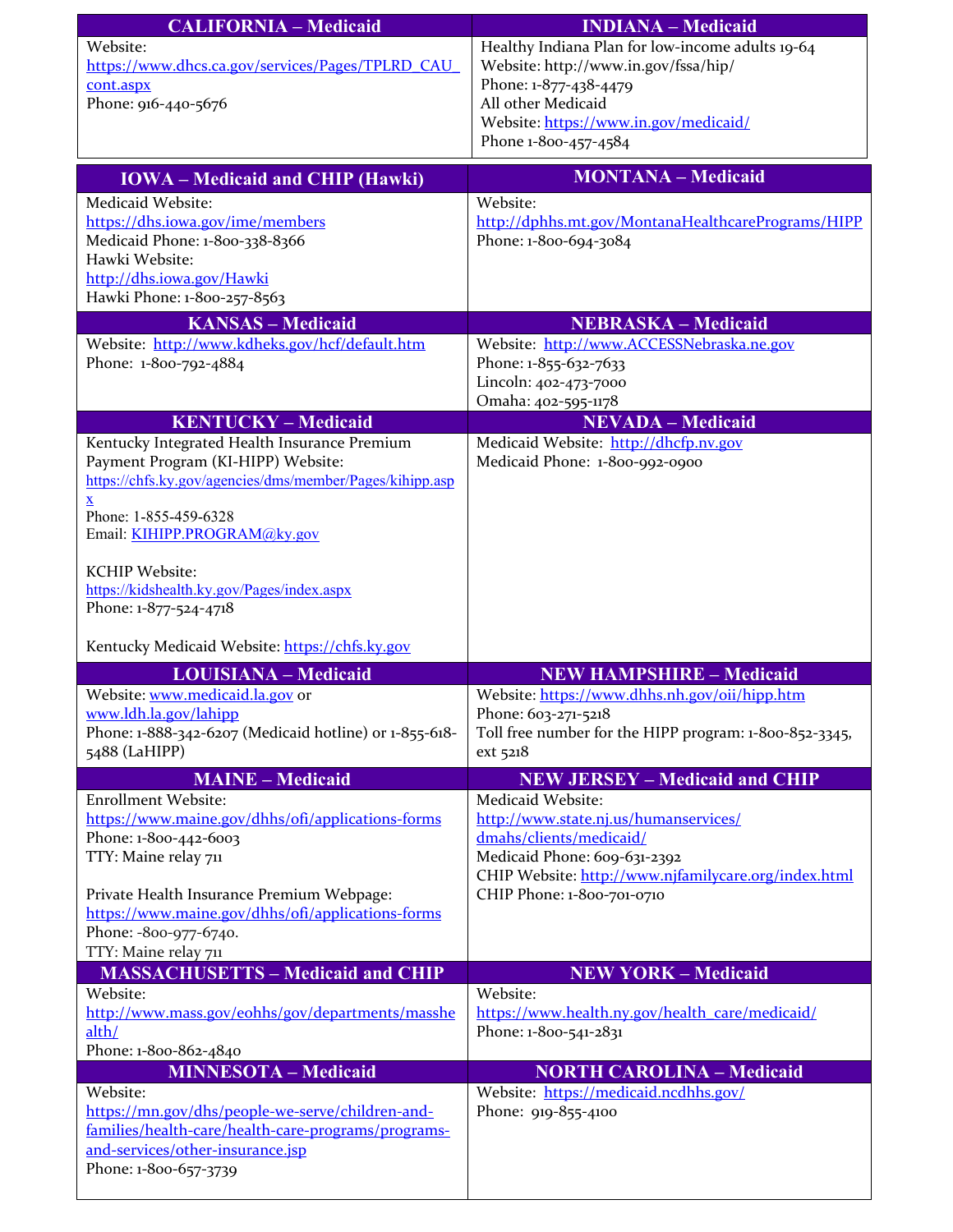| <b>MISSOURI-Medicaid</b>                                                                                                            | <b>NORTH DAKOTA - Medicaid</b>                                                                                     |
|-------------------------------------------------------------------------------------------------------------------------------------|--------------------------------------------------------------------------------------------------------------------|
| Website:<br>http://www.dss.mo.gov/mhd/participants/pages/hipp.<br>htm<br>Phone: 573-751-2005                                        | Website:<br>http://www.nd.gov/dhs/services/medicalserv/medicaid/<br>Phone: 1-844-854-4825                          |
| <b>OKLAHOMA</b> - Medicaid and CHIP                                                                                                 | <b>UTAH - Medicaid and CHIP</b>                                                                                    |
| Website: http://www.insureoklahoma.org<br>Phone: 1-888-365-3742                                                                     | Medicaid Website: https://medicaid.utah.gov/<br>CHIP Website: http://health.utah.gov/chip<br>Phone: 1-877-543-7669 |
| <b>OREGON</b> - Medicaid                                                                                                            | <b>VERMONT-Medicaid</b>                                                                                            |
| Website:<br>http://healthcare.oregon.gov/Pages/index.aspx<br>http://www.oregonhealthcare.gov/index-es.html<br>Phone: 1-800-699-9075 | Website: http://www.greenmountaincare.org/<br>Phone: 1-800-250-8427                                                |
| <b>PENNSYLVANIA - Medicaid</b>                                                                                                      | <b>VIRGINIA - Medicaid and CHIP</b>                                                                                |
| Website:<br>https://www.dhs.pa.gov/providers/Providers/Pages/<br>Medical/HIPP-Program.aspx<br>Phone: 1-800-692-7462                 | Website: https://www.coverva.org/hipp/<br>Medicaid Phone: 1-800-432-5924<br>CHIP Phone: 1-855-242-8282             |
| <b>RHODE ISLAND - Medicaid and CHIP</b>                                                                                             | <b>WASHINGTON - Medicaid</b>                                                                                       |
| Website: http://www.eohhs.ri.gov/<br>Phone: 1-855-697-4347, or 401-462-0311 (Direct RIte<br>Share Line)                             | Website: https://www.hca.wa.gov/<br>Phone: 1-800-562-3022                                                          |
| <b>SOUTH CAROLINA - Medicaid</b>                                                                                                    | <b>WEST VIRGINIA - Medicaid</b>                                                                                    |
| Website: https://www.scdhhs.gov<br>Phone: 1-888-549-0820                                                                            | Website: http://mywyhipp.com/<br>Toll-free phone: 1-855-MyWVHIPP (1-855-699-8447)                                  |
| <b>SOUTH DAKOTA - Medicaid</b>                                                                                                      | <b>WISCONSIN - Medicaid and CHIP</b>                                                                               |
| Website: http://dss.sd.gov<br>Phone: 1-888-828-0059                                                                                 | Website:<br>https://www.dhs.wisconsin.gov/badgercareplus/p-<br>10095.htm<br>Phone: 1-800-362-3002                  |
| <b>TEXAS - Medicaid</b>                                                                                                             | <b>WYOMING - Medicaid</b>                                                                                          |
| Website: http://gethipptexas.com/<br>Phone: 1-800-440-0493                                                                          | Website:<br>https://health.wyo.gov/healthcarefin/medicaid/programs-<br>and-eligibility/<br>Phone: 1-800-251-1269   |

To see if any other states have added a premium assistance program since July 31, 2020, or for more information on special enrollment rights, contact either:

| U.S. Department of Labor                                                           | U.S. Department of Health and Human Services |
|------------------------------------------------------------------------------------|----------------------------------------------|
| Employee Benefits Security Administration Centers for Medicare & Medicaid Services |                                              |
| www.dol.gov/agencies/ebsa                                                          | www.cms.hhs.gov                              |
| $1-866-444-EBSA(3272)$                                                             | 1-877-267-2323, Menu Option 4, Ext. 61565    |

## **Paperwork Reduction Act Statement**

According to the Paperwork Reduction Act of 1995 (Pub. L. 104‐13) (PRA), no persons are required to respond to a collection of information unless such collection displays a valid Office of Management and Budget (OMB) control number.